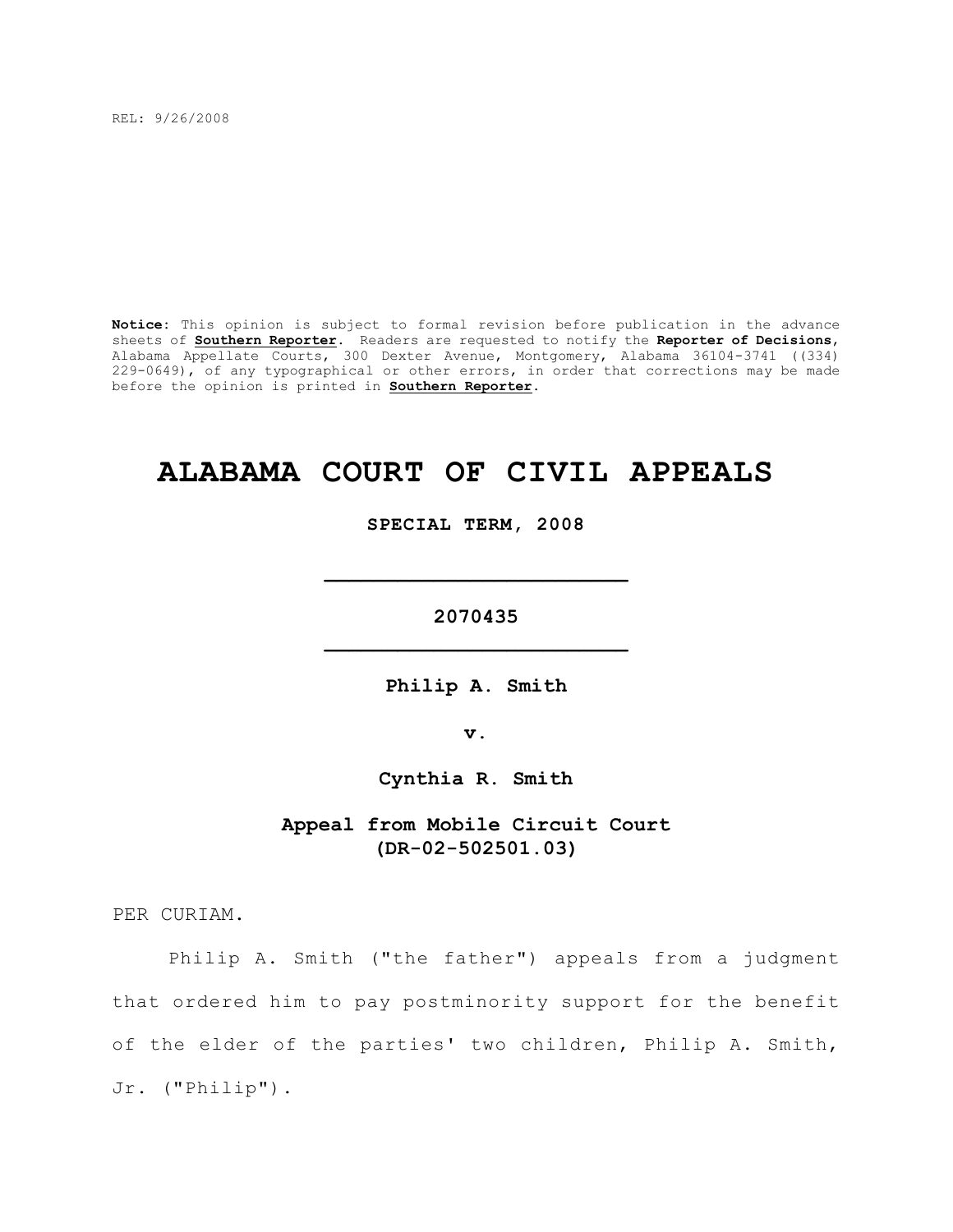On April 30, 2003, the father and Cynthia R. Smith ("the mother") were divorced by a judgment that incorporated an agreement of the parties. At the time of the divorce, the father and the mother each were awarded joint custody of the parties' two children, and the father was ordered to pay \$419 in monthly child support. Subsequently, the mother was awarded sole custody of Philip, and the father's child-support obligation was increased to \$824 per month.

Although the record does not contain a copy of the pleading in which the mother requested modification of the divorce judgment to provide postminority educational support for Philip, the father concedes in his brief to this court that the mother timely sought such an award of postminority support. The record does contain the father's answer to the mother's request for postminority support; that pleading included a request to terminate or reduce his child-support obligation based upon Philip's having reached the age of majority. At the time of the trial on this matter, the parties' younger child was 14 years old.

The trial court conducted an ore tenus proceeding on July 30, 2007. Both parents testified and offered documentary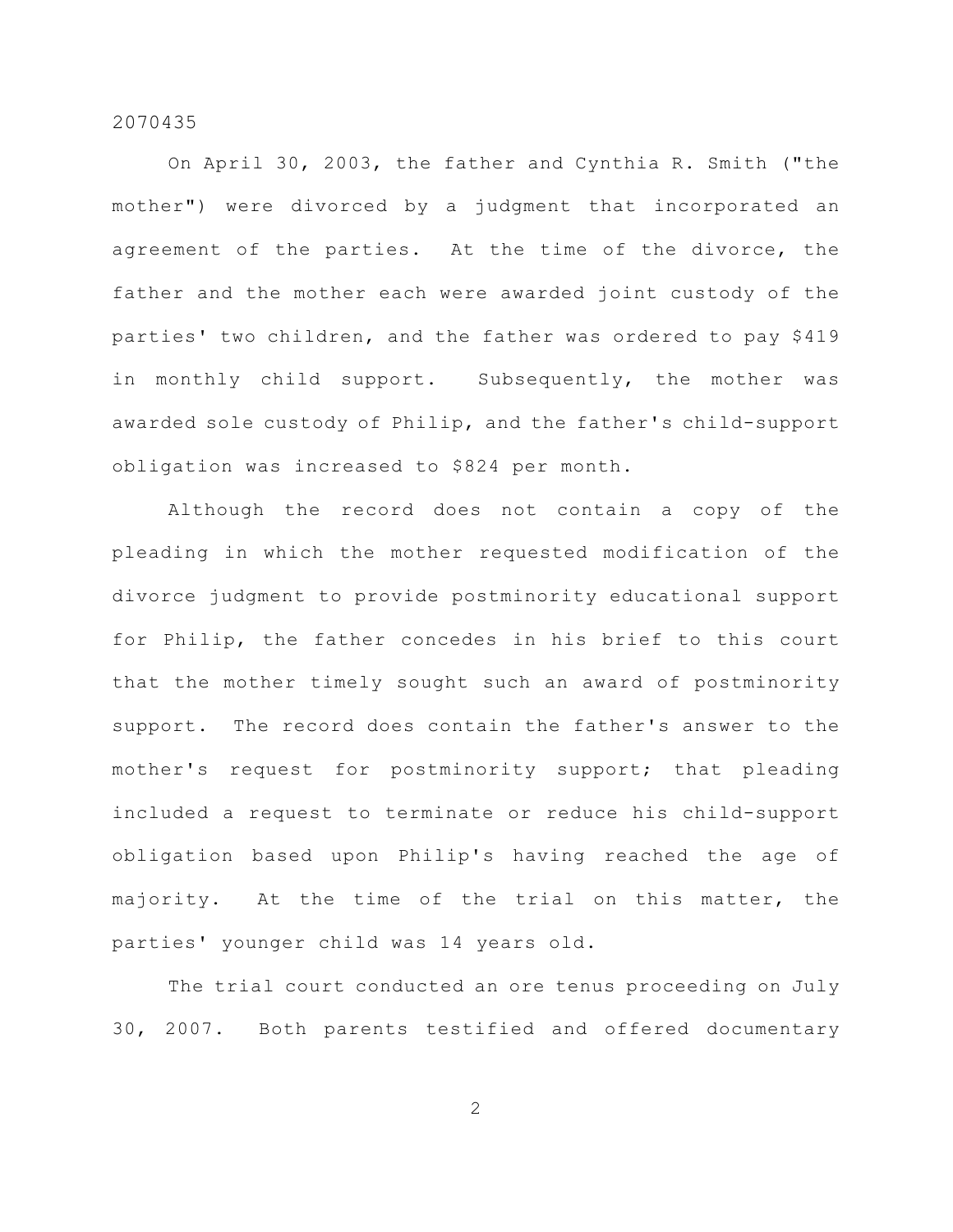evidence material to their respective requests. The mother testified that, during his senior year in high school, Philip had been offered three partial scholarships by three different colleges. She stated that Philip had decided to live at home and attend the University of South Alabama ("USA"), which had awarded him a "Presidential Scholarship" worth \$1,250 each regular semester for eight regular semesters; that scholarship was conditioned on Philip's maintaining a "B" grade-point average and completing a full-time course load each academic year. The mother presented invoices from USA that reflected the costs of Philip's first year at college; after deducting the scholarship award, the total cost for tuition, books, and fees for the fall, spring, and summer semesters during the 2006-2007 academic year was \$5,453.92. The mother also offered copies of USA's room-and-board-fee schedules that indicated that Philip's decision to live at home with the mother and to eat meals there had resulted in dormitory-fee savings of between \$1,278 and \$1,875 each semester and meal savings of \$1,115 each semester; in all, the mother stated, Philip had avoided between \$2,393 and \$2,990 per semester in additional fees.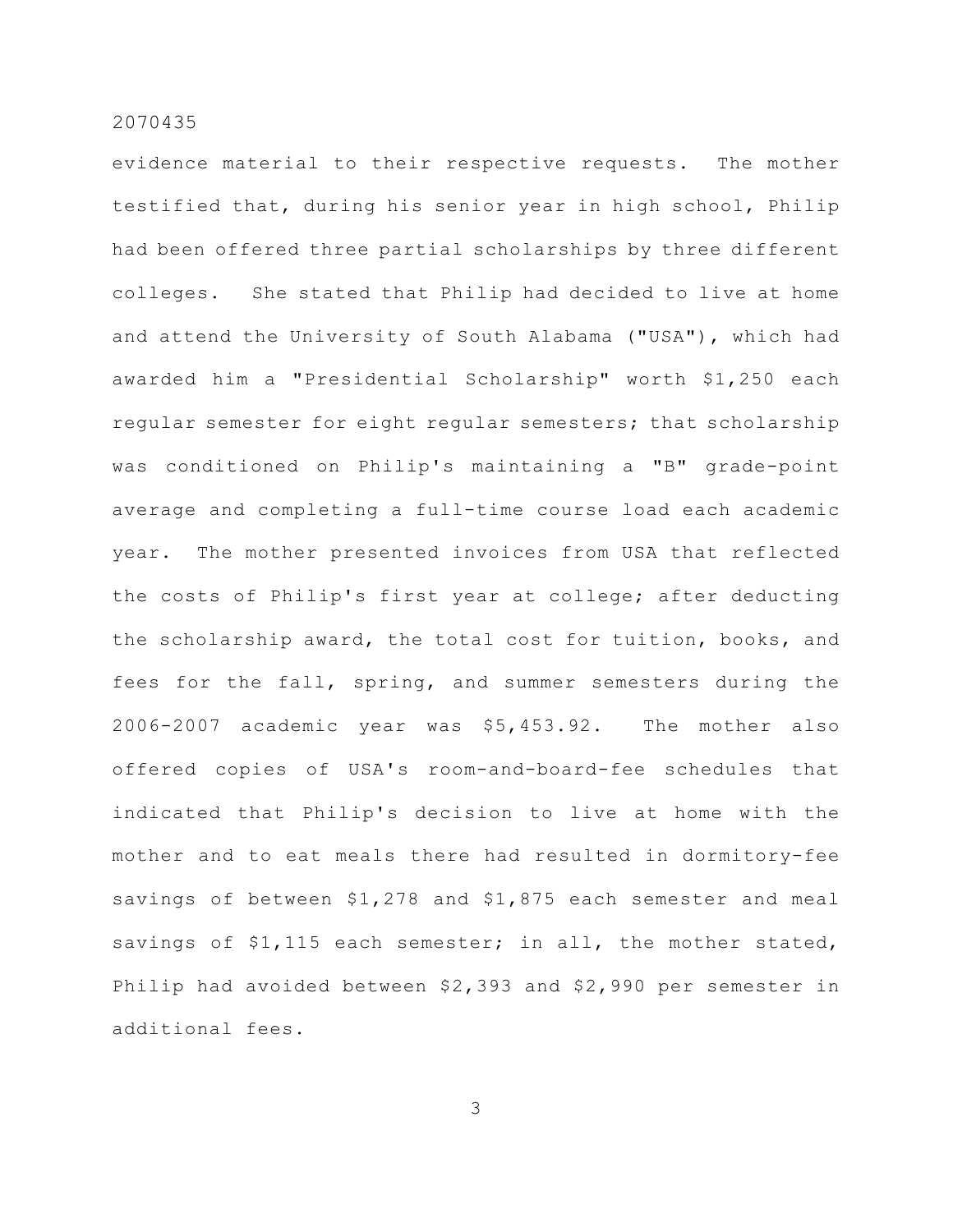On July 31, 2007, the trial court entered a judgment that modified the father's monthly child-support obligation for the younger child to \$745, ordered the father to pay the mother the amount of \$2,015 as his share of Philip's expenses for the first year at USA, and ordered the father to pay the amount of \$400 per month for the following 36 months as postminority support for Philip. That postminority support was conditioned on Philip's remaining a full-time student and maintaining a "C" grade-point average.

The father filed a postjudgment motion on August 30, 2007. On September 4, 2007, the trial court entered an order stating: "Motion for new trial filed by [the father] is hereby granted in part. Set for a hearing." On October 22, 2007, the trial court conducted a hearing to consider the issues raised in the father's postjudgment motion, but the court did not expressly rule on the postjudgment motion within 90 days after it was filed, and that motion was automatically denied on November 28, 2007. See Rule 59.1, Ala. R. Civ. P. One day later, the trial court purported to deny the father's postjudgment motion. The father filed his notice of appeal on January 10, 2008, which was 42 days after the trial court had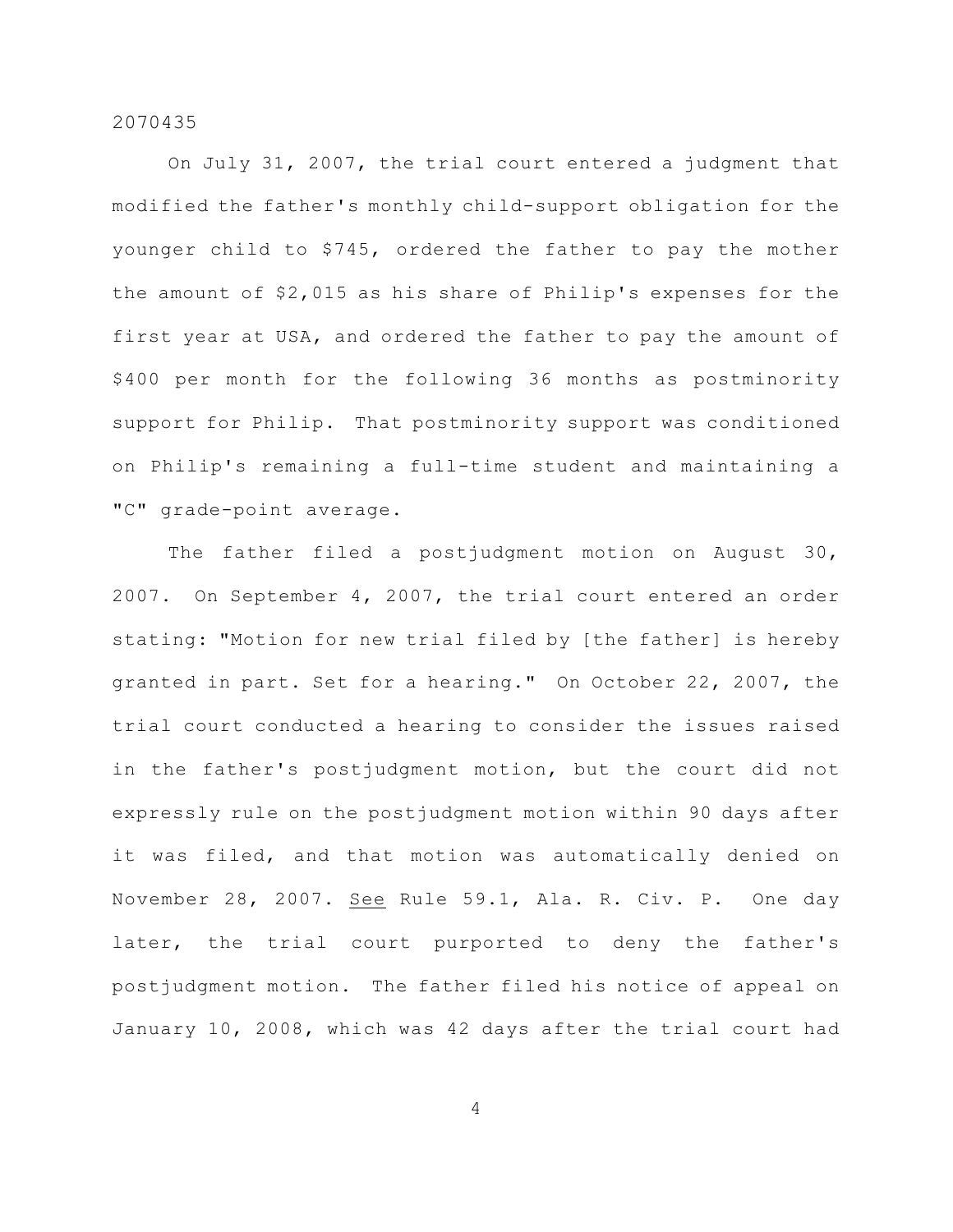purported to expressly deny his postjudgment motion, but more than 42 days after that motion had been denied under Rule 59.1.

Although neither party has questioned this court's appellate jurisdiction, a lack of appellate jurisdiction resulting from a party's failure to timely file a notice of appeal "cannot be waived"; indeed, "this court can raise the issue ex mero motu." Carter v. Hilliard, 838 So. 2d 1062, 1063 (Ala. Civ. App. 2002), and Moragne v. Moragne, 888 So. 2d 1280, 1283 (Ala. Civ. App. 2004); see also Rule 2(a)(1), Ala. R. App. P. (stating that an appeal shall be dismissed if the notice of appeal is not timely filed to invoke the jurisdiction of the appellate court).

Rule 59.1, Ala. R. Civ. P., provides that a postjudgment motion that remains pending for 90 days is deemed denied by operation of law, and the trial court loses jurisdiction to rule on that motion. See, e.g., Ex parte Davidson, 782 So. 2d 237, 241 (Ala. 2000). "'There are only two methods listed in Rule 59.1 for extending the 90-day period: (1) the express consent of all parties to an extension of the 90-day period, [and] (2) the grant of an extension of time by an appellate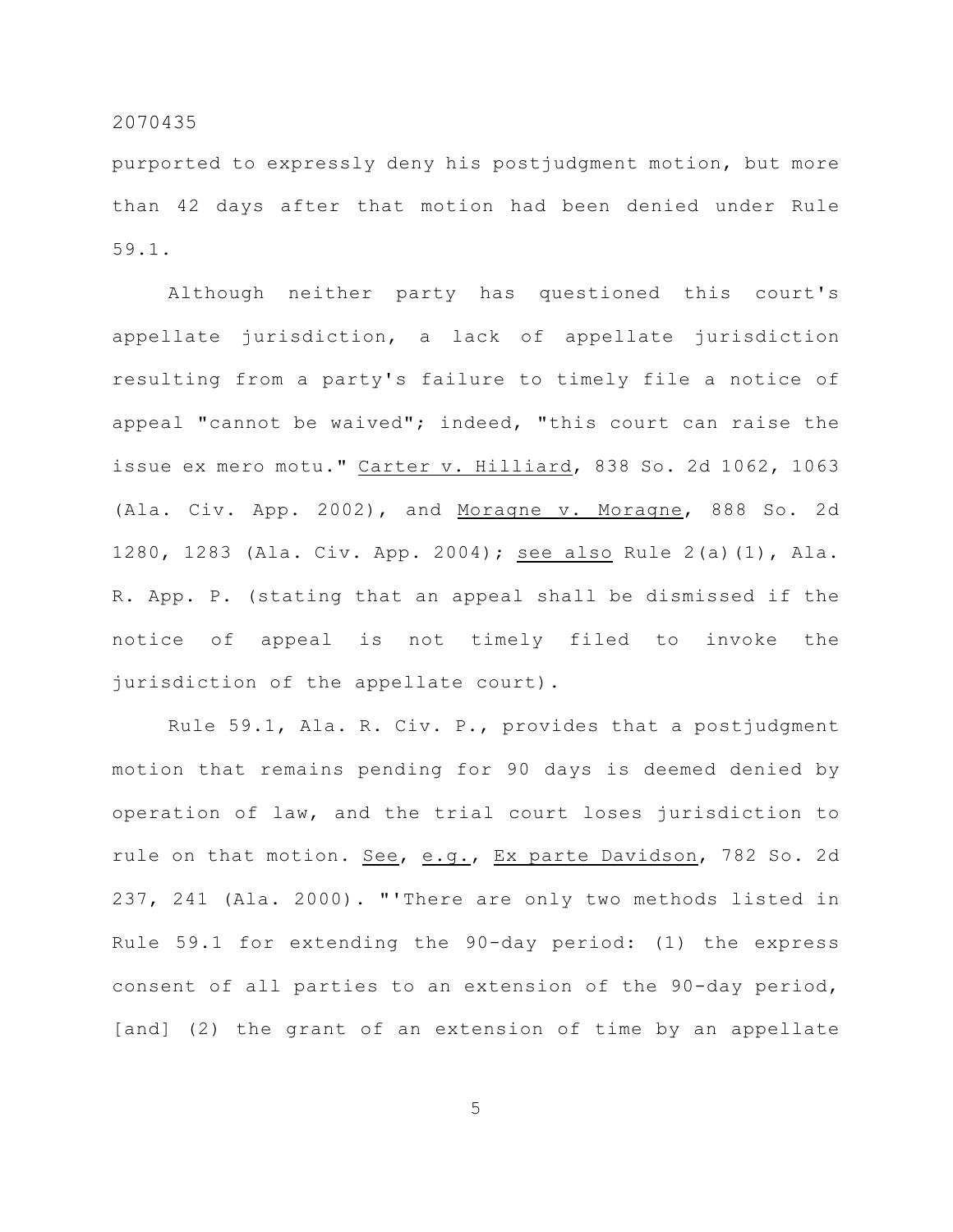court.'" Davidson, 782 So. 2d at 241 (quoting Farmer v. Jackson, 553 So. 2d 550, 552 (Ala. 1989)). Neither of those methods to extend time were invoked in this case. Moreover, "'the operation of Rule 59.1 makes no distinction based upon whether the failure to rule appears to be "inadvertent [or] deliberate."'" Ex parte Chamblee, 899 So. 2d 244, 247 (Ala. 2004) (quoting Ex parte Johnson Land Co., 561 So. 2d 506, 508 (Ala. 1990), quoting in turn Howard v. McMillian, 480 So. 2d 1251, 1252 (Ala. Civ. App. 1985)).

In this case, the trial court timely conducted a hearing on the father's motion; however, the trial court did not enter an order denying the father's postjudgment motion until 1 day after the 90-day period set forth in Rule 59.1 had expired. We further note that the trial court's order entered on September 4, 2007, did not toll the running of the 90-day period, nor was it a "ruling" as contemplated by Rule 59.1. As stated in Ex parte Johnson Land Co., "'the ruling that Rule 59.1 requires to be entered within ninety days is one which (1) denies the motion, or (2) grants the motion.'" 561 So. 2d at 508 (quoting French v. Steele, Inc., 445 So. 2d 561, 563 (Ala. 1984)). Thus, the trial court's order ostensibly